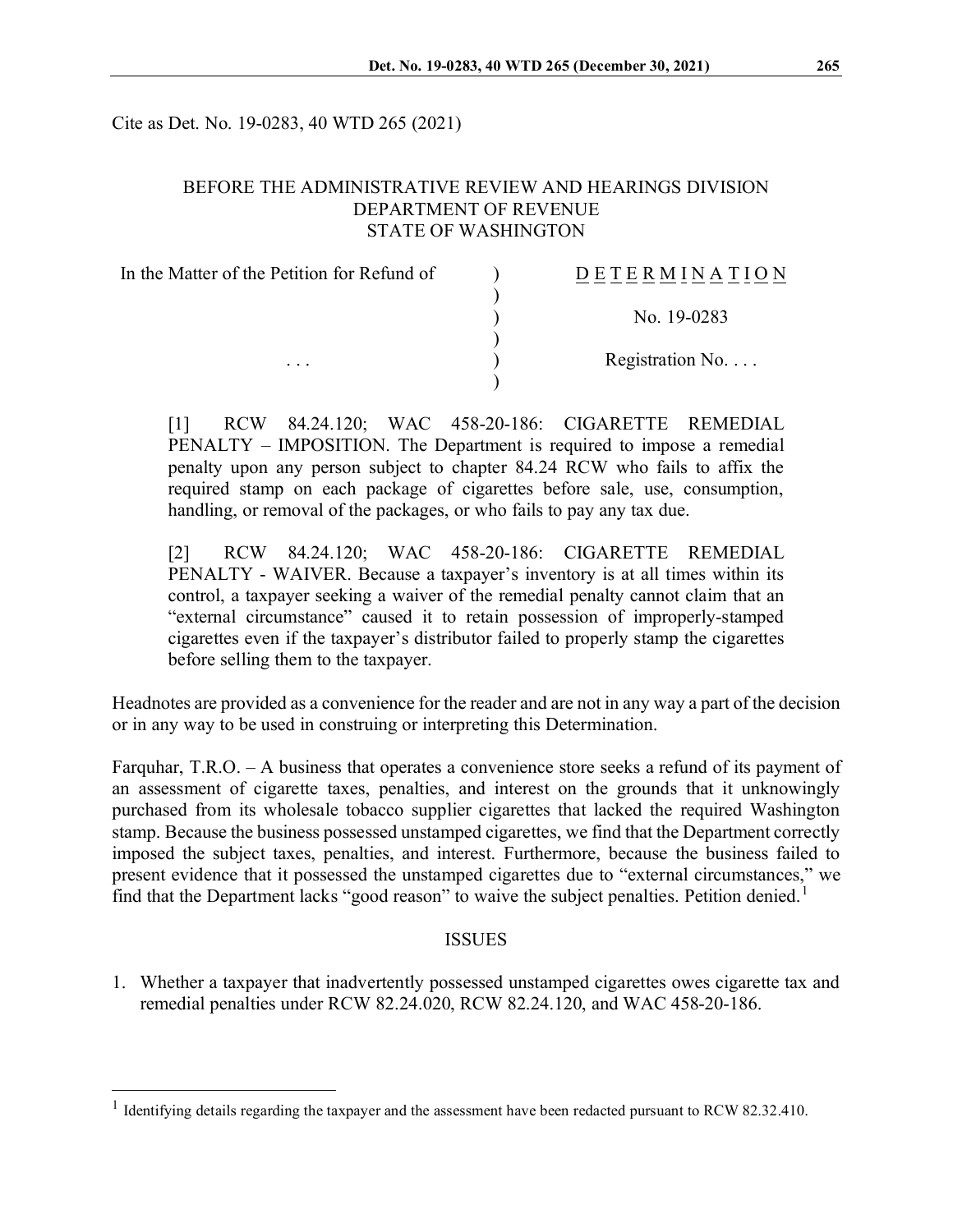2. Whether a taxpayer is entitled to a waiver of the remedial penalties under RCW 82.24.120 and WAC 458-20-186(705) because it unknowingly purchased improperly-stamped cigarettes from a wholesale distributor.

## FINDINGS OF FACT

. . . ("Taxpayer") is a business that operates a convenience store in . . . , Washington. On December 29, 2017, Taxpayer purchased three cartons of "Marlboro Box King BP" cigarettes from a distributor . . . . *See* . . . ("the Invoice"). Taxpayer intended to sell the cigarettes at retail at the store.

On January 4, 2018, officers from Washington's Liquor and Cannabis Board inspected Taxpayer's tobacco inventory at the store. The officers discovered 28 packs of Marlboro cigarettes affixed with [out-of-state] stamps. One of Taxpayer's employees explained that Taxpayer had recently purchased the [out-of-state]-stamped cigarettes from the distributor and provided the officers with a copy of the Invoice. [The Invoice indicated that no Washington cigarette tax was charged.] The officers informed the employee that possessing [out-of-state]-stamped cigarettes was not permissible and confiscated all 28 packs.

On September 21, 2018, the Department's Special Programs Division ("Special Programs") issued a cigarette tax assessment based on the information provided by the Liquor Control Board officers. The assessment, which totals  $\$\ldots$ , is comprised of  $\$\ldots$  in cigarette taxes, a  $\$\ldots$  penalty, and  $\$\$ . . . in interest. The penalty amount represents the 10-dollar-per-pack remedial penalty authorized by RCW 82.24.120. Taxpayer has since paid the assessment in full.

On October 16, 2018, Taxpayer submitted a timely petition for review. In it, Taxpayer argues that its possession of the [out-of-state]-stamped cigarettes was unintentional and that it was unaware that the cigarettes lacked the required Washington stamp. Taxpayer asserts that "two of the packages were not even opened" and it "did not notice [the subject cigarettes] had an [out-of-state] stamp since they were in cartons." Petition, pg. 1. The petition did not specify the relief Taxpayer seeks, but we presume Taxpayer requests we vacate the assessment in full. Because Taxpayer has paid the assessment, Taxpayer's petition constitutes a refund request.

## ANALYSIS

## *1. Assessment of Cigarette Tax, Remedial Penalties, and Interest*

Washington imposes a cigarette tax "upon the sale, use, consumption, handling, possession, or distribution of all cigarettes, in an amount equal to 12.125 cents per cigarette." RCW 82.24.020(1). *See also* WAC 458-20-186(101) ("The . . . cigarette tax is due and payable by the first person who sells, uses, consumes, handles, possesses, or distributes the cigarettes in this state."). To prove that the taxes have been paid, retailers must affix the Department's stamps on each package of cigarettes before sale, use, consumption, handling, or removal of the packages. RCW 82.24.030(1). Any person in possession of unstamped cigarettes in Washington State, unless specifically exempted, is liable for cigarette tax on those cigarettes. WAC 458-20-186(103)(b)(i). Keeping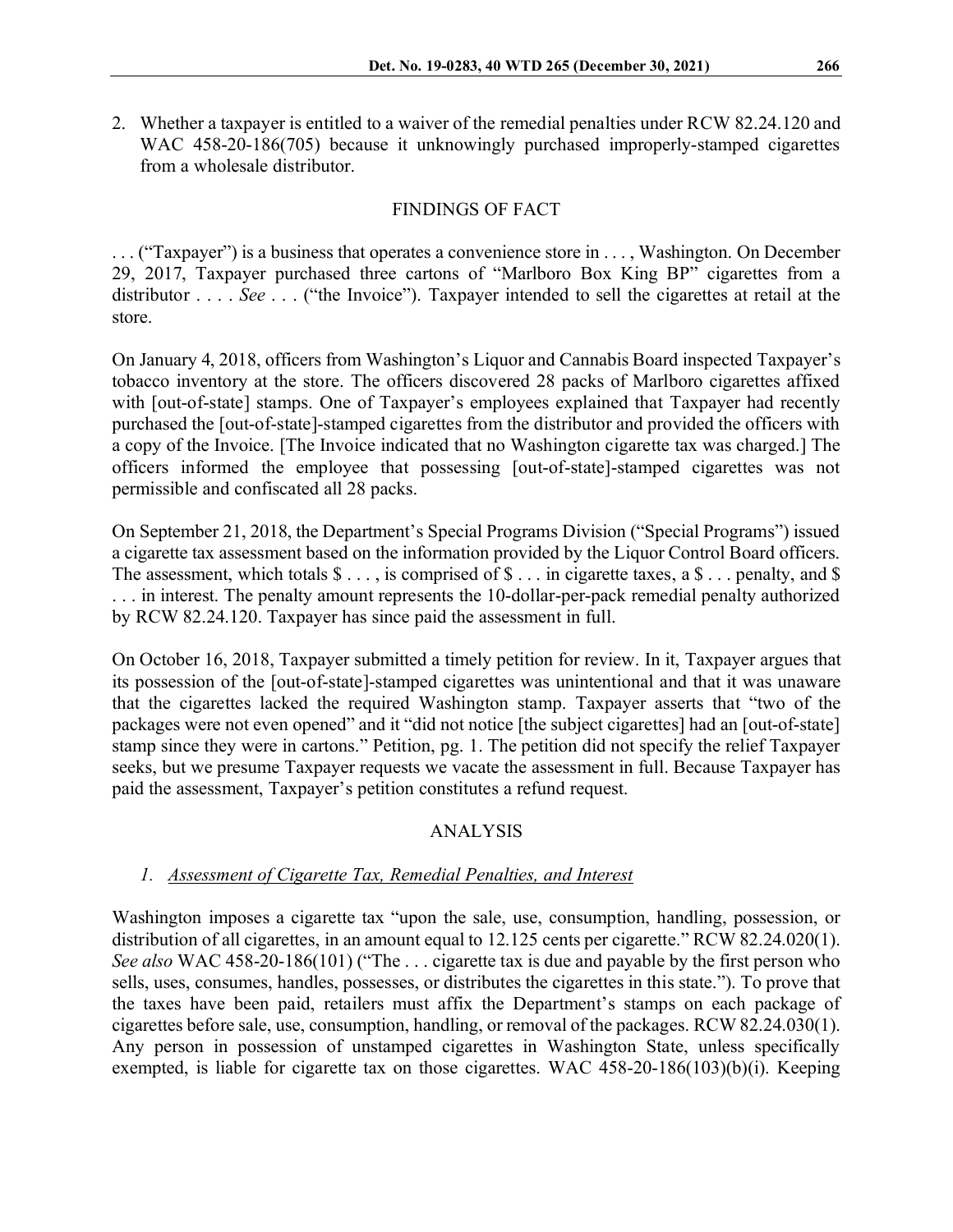unstamped cigarettes is considered "prima facie evidence of intent to violate the provisions of [Chapter 82.24 RCW]." RCW 82.24.120(3).

Chapter 82.24 RCW imposes a remedial penalty upon any person subject to the chapter who fails to affix the required stamp on a container, or fails to pay any tax due. In addition to any tax due, RCW 82.24.120(1) requires the Department to impose penalties and interest as follows:

[A] remedial penalty equal to the greater of ten dollars per package of unstamped cigarettes or ten dollars per twenty roll-your-own cigarettes, or two hundred fifty dollars, plus interest on the amount of the tax at the rate as computed under RCW 82.32.050(2) from the date the tax became due until the date of payment,  $\dots$ 

## RCW 82.24.120(1). *See also* WAC 458-20-186(705).

Whenever the Department issues an assessment for unpaid taxes, it must also include interest. RCW 82.32.050.

Here, Taxpayer does not contest that it possessed 28 packs of cigarettes that were missing the tax stamp required under RCW 82.24.030. Taxpayer has presented no evidence to suggest that it is exempt from Washington's cigarette tax; therefore, we conclude that Taxpayer is liable for the cigarette tax included in the assessment under RCW 82.24.020(1) and WAC 458-20- 186(103)(b)(i). Taxpayer's argument that it inadvertently purchased [out-of-state]-stamped cigarettes does not alter our analysis because the relevant statutes and rules impose the tax "upon the sale, use, consumption, handling, possession, or distribution of all cigarettes" and do not provide exemptions for accidental or inadvertent possession of [cigarettes not affixed with a Washington stamp]. *See generally* RCW 82.24.020 and WAC 458-20-186.

For the same reasons, we also find that Taxpayer is liable under RCW 82.24.120(1) and WAC 458-20-186(705) for the remedial penalties included in the assessment. Because Taxpayer was in possession of 28 packs of unstamped cigarettes, Special Programs properly applied the 10-dollarper-pack remedial penalty in the amount of  $\$\dots$ .

Finally, we find that the Special Programs properly included interest in the assessment pursuant to RCW 82.32.050. Because Taxpayer was assessed unpaid cigarette taxes, Special Programs was required to include interest. RCW 82.32.050; RCW 82.24.120(1).

Having determined that Special Programs properly assessed the tax, penalties, and interest at issue, our analysis will now turn to whether the Department can waive the penalties.

# *2. Waiver of Remedial Penalty*

The Department may waive or cancel the remedial penalty "*for good reason shown* . . . but the taxpayer must pay all taxes due and interest thereon, at the rate as computed under RCW 82.32.050(2) from the date the tax became due until the date of payment." RCW 82.24.120(2) (emphasis added). WAC 458-20-186 ("Rule 186"), the Department's administrative rule regarding cigarettes taxes, similarly states that the Department may, "in its sole discretion, cancel all or part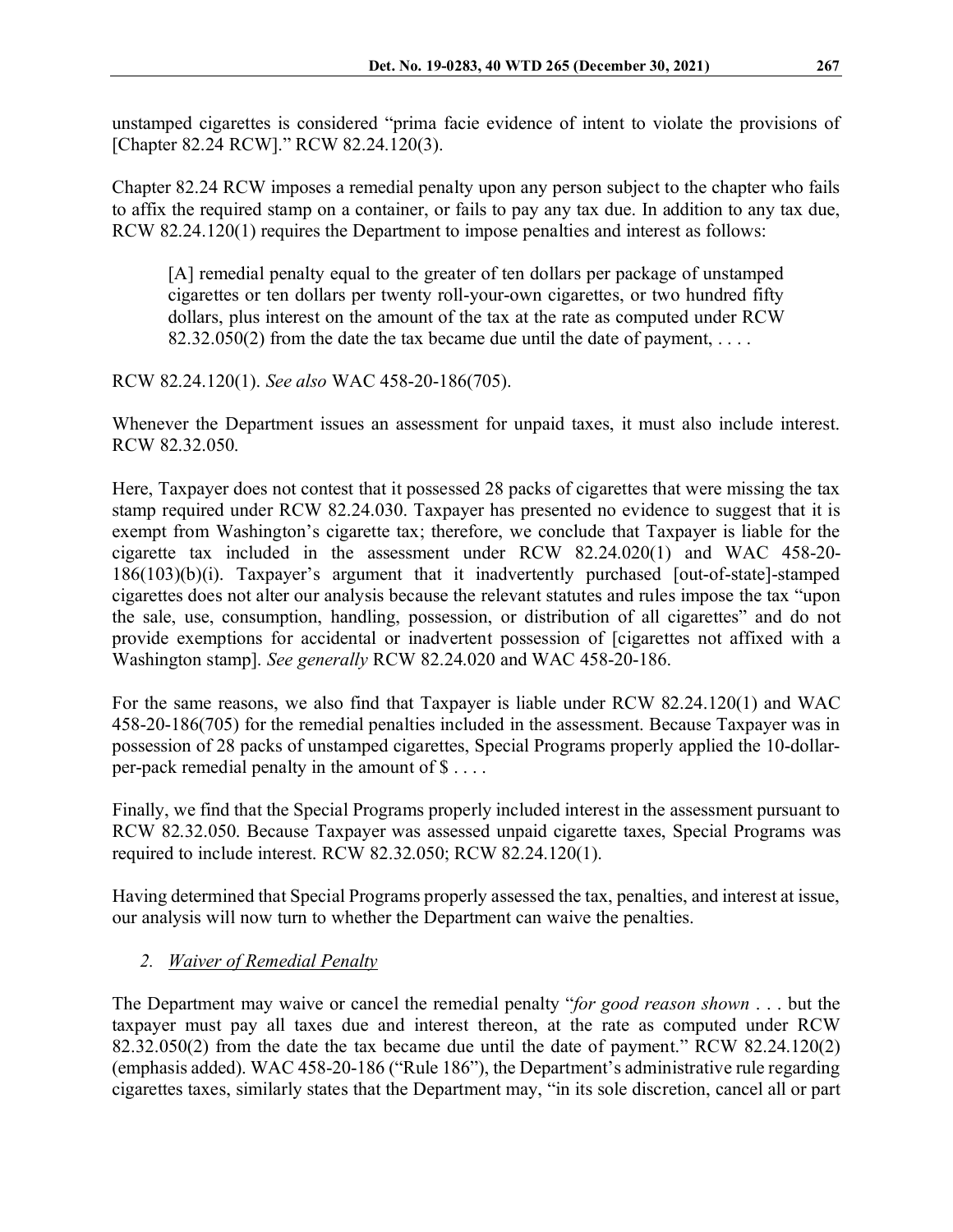of the penalty *for good cause*." Rule 186(705) (emphasis added). Taxpayer bears the burden of proving that it qualifies for a penalty waiver. Det. No. 04-0268, 26 WTD 105 (2007); *see also* Det. No. 13-0278, 33 WTD 472 (2014); Det. No. 04-0268 (citing Det. No. 00-030, 20 WTD 154 (2001), Det. No. 86-261, 1 WTD 209 (1986)).

Rule 186(705) uses the phrase "good cause," which we equate to "good reason" (the actual phrase used in RCW 82.24.120(2)). *See* Det. No. 13-0278, 33 WTD 472, 478 (2014); Det. No. 13-0367, 33 WTD 578, 581 (2014). Washington courts have addressed the notion of what constitutes "good cause." For example, in *Cowles Publishing Co. v. Employment Security Dep't*, 15 Wn. App. 590, 594-95, 550 P.2d 712 (1976), the court provided the following analysis of the phrase "good cause" in the context of determining whether the claimant was entitled to unemployment benefits:

Unemployment was forced upon the claimant by these *external circumstances*, thereby creating *good cause* for voluntary unemployment and entitling the claimant to benefits under RCW 50.20.050.

(Emphasis added). *See also Matison v. Hutt*, 85 Wn.2d 836, 539 P.2d 852 (1975) (finding that external circumstances forced workers to voluntarily quit, thus their voluntary unemployment was for good cause, thereby entitling them to unemployment benefits).

We have employed the "external circumstances" reasoning in prior cases dealing with whether a taxpayer had "good cause" to possess unstamped cigarettes. *See* Det. No. 13-0367, 33 WTD 578 (2014) (finding no evidence of "good cause" where an individual failed to demonstrate that her possession of 4,000 packs of unstamped cigarettes was "forced upon her by external circumstances"); Det. No. 13-0278, WTD 33 WTD 472 (2014) (external circumstances did not cause the taxpayer to be financially unable to pay the remedial penalty, thus there was no "good cause" to waive the penalty).

Here, we interpret Taxpayer's argument to be that it has shown "good reason" or "good cause" for possessing the unstamped cigarettes, which would therefore qualify it for a waiver of the remedial penalties. Read in the context of the "external circumstances" analysis discussed above, Taxpayer is effectively arguing that the distributor's error [in providing out-of-state stamped cigarettes] was an "external circumstance" that provides the Department with the good cause necessary to waive the penalties. We disagree. Even if we assume that the distributor did indeed sell Taxpayer incorrectly-stamped cigarettes – a fact that we note cannot be confirmed – it was Taxpayer's responsibility to inspect the cigarettes it received and confirm that they were properly stamped. Taxpayer had possession of the cigarettes for approximately one week between the date of purchase and the Liquor Control Board inspection and even opened one of the cartons, which would have exposed the [out-of-state] stamps to plain view. Taxpayer's inventory was at all times within its control, thus Taxpayer cannot claim that an "external circumstance" caused it to retain possession of improperly-stamped cigarettes.

Per RCW 82.24.120(3), Taxpayer's possession of unstamped cigarettes is prima facie evidence of Taxpayer's intent to violate the provisions of Chapter 82.24 RCW, and Taxpayer has not provided proof to rebut this evidence. As such, we find that Taxpayer has failed to meet its burden of showing good cause to waive the remedial penalty imposed under RCW 82.24.120(1). In the